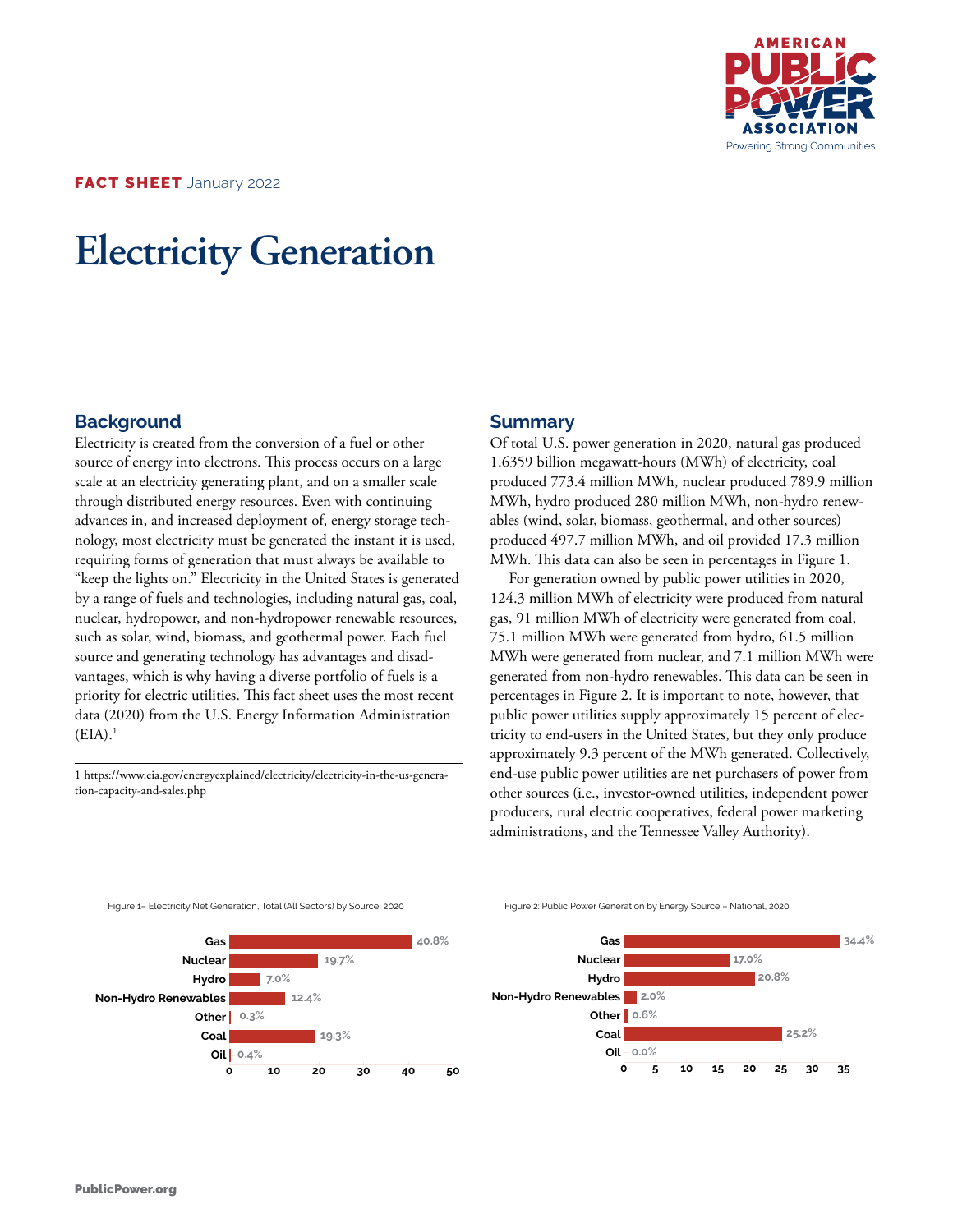## **Major Fuel Sources For Electricity**

#### **Fossil Fuels: Natural Gas, Coal, and Oil**

The two leading fuel sources used to generate electricity in the U.S. are natural gas and coal – in 2020, natural gas was responsible for 40.8 percent of total U.S. generation and 34.4 percent of total generation owned by public power, and coal accounted for 19.3 percent of the nation's generation and 25.2 percent of generation owned by public power. Oil was responsible for 0.4 percent of total U.S. generation and 0.045 percent of generation owned by public power in 2020.

The demand for natural gas in the electric sector has grown immensely in recent years. This is partly a result of large amounts of natural gas capacity built by merchant generators in areas served by regional transmission organizations because of lower capital costs and faster build time. The increased demand is also due to the lower carbon dioxide  $(CO<sub>2</sub>)$  emissions profile of natural gas (it produces approximately half the  $CO<sub>2</sub>$ emissions as that produced by coal, on average). Despite these benefits, concerns with natural gas include significant historic price volatility; the need for additional pipeline construction in certain parts of the country; limitations on natural gas storage capabilities; and emissions.

For many decades, coal was the leading fuel used to generate electricity because it was cheaper than other fuels and it provides reliable baseload generation. Its use has steadily declined due to several factors, such as lower natural gas prices and the cost of compliance with current and proposed environmental regulations on CO2 and criteria pollutant (such as sulfur dioxide (SO2) and nitrogen oxides (NOx)) emissions resulting from coal combustion. Coal also faces the major obstacle of its  $CO<sub>2</sub>$ content and the current lack of affordable technology to capture and sequester CO<sub>2</sub> on a commercial scale from power plants. The major unknown going forward is the viability of carbon capture and sequestration or another, unknown technology that may reduce the CO<sub>2</sub> emitted from coal combustion.

Oil is primarily used for emergencies, peak shaving, and as a source of backup generation in times of high electricity demand. It is also used as baseload generation in areas that have limited access to other generation resources, such as Alaska and Hawaii, and the territories of the U.S. (Note however, that the latter are not included in EIA's data.)

#### **Nuclear**

Nuclear was responsible for 19.7 percent of total U.S. generation and 17.0 percent of total generation owned by public

power utilities in 2020. Nuclear power is an extremely reliable source of baseload generation that produces no CO<sub>2</sub> or other air emissions (e.g., SO2 and NOx). The main challenge associated with existing nuclear facilities is the disposal of nuclear waste. Nuclear facilities also have high capital costs given the complexity of the units and safety features that must be included and monitored on an ongoing basis.

The construction of new, large-scale, nuclear facilities is challenging due to financing difficulties and rigorous regulatory hurdles. In addition, continued low natural gas prices make construction of combined cycle natural gas turbines far less expensive than constructing a nuclear power plant. The most recently completed plant is the Watts Bar 2 nuclear power plant, which started operation in October 2016. Construction is ongoing on new reactor units Vogtle 3 and 4 in Georgia.

A promising new technology in nuclear is small modular reactors. These smaller scale plants are less expensive and require less infrastructure. Because of the potential benefits, the Department of Energy has provided significant funding to accelerate the development and commercialization of this technology. Several APPA members are actively engaged in the development and deployment of this technology.

#### **Hydropower**

Hydropower is the nation's second largest source (behind wind) of emissions-free, renewable electricity, accounting for approximately 36.0 percent of domestic renewable generation and 7 percent of total electricity generation in 2020. For generation owned by public power utilities in 2020, hydro was responsible for 20.8 percent of total generation. It is a reliable source of baseload energy.

While hydropower is expanding into exciting new areas like tidal and in-stream, large dams still provide the bulk of the resource, and the impacts of those dams on fish and other wildlife will continue to be a concern for some stakeholders. Furthermore, as environmental mitigation measures have been addressed, hydropower output from these large dams has been reduced. Federal permitting has been, and will continue to be, a hurdle to any new hydropower development, large or small. With less than three percent of the nation's more than 80,000 dams generating electricity, this is problematic.

#### **Non-Hydro Renewables**

Non-hydro renewables were responsible for 12.4 percent of total U.S. generation and 2.0 percent of total generation owned by public power utilities in 2020. The main challenges facing non-hydro power renewables are the intermittent nature of wind and the sun; the need to have them backed up with baseload